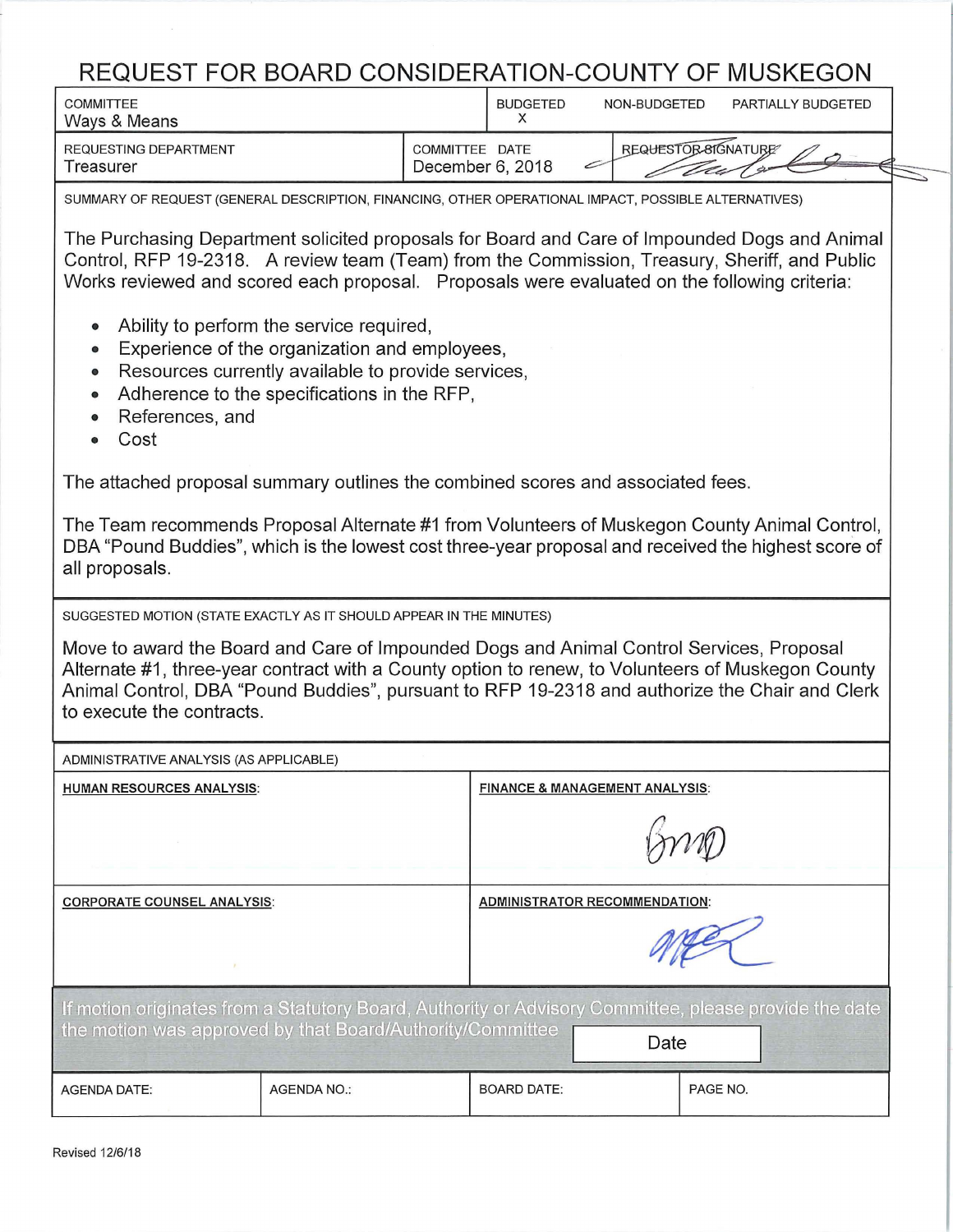| <b>MUSKEGON COUNTY PROPOSAL SUMMARY</b>                                                                   |                                                                                |                     |         |                                        |                |                                                                    |  |  |  |  |  |
|-----------------------------------------------------------------------------------------------------------|--------------------------------------------------------------------------------|---------------------|---------|----------------------------------------|----------------|--------------------------------------------------------------------|--|--|--|--|--|
| Commodity Number: 04008, 96206, 96210                                                                     |                                                                                |                     |         |                                        |                | ** Bid Net Solicitation Statistics**<br>72<br>Received Notice:     |  |  |  |  |  |
| Proposal: RFP 19-19-2318<br>Product / Service: Board and Care of Impounded Dogs & Animal Control Services | Viewed Documents:<br>Solicitation Received:<br>No-Solicit Form Received:<br>οl |                     |         |                                        |                |                                                                    |  |  |  |  |  |
| Vendor Name & Address                                                                                     | <b>Proposal Received</b>                                                       | Proposal Responsive | Scoring | <b>Alternate Option</b><br>Selected    | Pricing        | Comments                                                           |  |  |  |  |  |
| Pay It Forward Outreach<br>1827 W Sherman<br>Muskegon MI 49441                                            | Yes                                                                            | Yes                 | 62.6%   | Alternate 1<br>Fixed Price; 3 Yr Plan  | \$1,500,000.00 | Price is Estimate<br>Year 2 & 3 will Increase by<br>Cost of Living |  |  |  |  |  |
| Pound Buddies<br>3840 E Brook Drive<br>Muskegon MI 49444                                                  | Yes                                                                            | Yes                 | 83.1%   | Alternate 1<br>Fixed Price: 3 Yr Plan  | \$801,000.00   |                                                                    |  |  |  |  |  |
| Pound Buddies<br>3840 E Brook Drive<br>Muskegon MI 49444                                                  | Yes                                                                            | Yes                 | 65.3%   | Alternate 2<br>Fixed Price: 10 Yr Plan | \$2,825,654.00 |                                                                    |  |  |  |  |  |
| Pound Buddies<br>3840 E Brook Drive<br>Muskegon MI 49444                                                  | Yes                                                                            | Yes                 | 67.3%   | Alternate 3<br>Per Dog Pricing; 3 Yr   | \$1,792,237.50 | Price is based on Estimate<br>of 447.5 Dogs                        |  |  |  |  |  |
| Pound Buddies<br>3840 E Brook Drive<br>Muskegon MI 49444                                                  | Yes                                                                            | Yes                 | 74.6%   | Alternate 4<br>Per Dog Pricing; 10 Yr  | \$2,107,277.50 | Price is based on Estimate<br>of 447.5 Dogs                        |  |  |  |  |  |

This RFP has four alternate proposals:

1. Alternate 1 is a three year contract to provide Board and Care of Impounded Dogs, and Animal Control Services.

~~~~---------------~

2. Alternate 2 is a 10 year contract to provide Board and care of Impounded Dogs, and Animal Control services with the contractor relocating to a non-county owned shelter within 6 years of contract.

3. Alternate 3 is a three year contract to provide Board and Care of Impounded Dogs, and Animal Control services; however, the pay item, for the Board and Care of Impounded Dogs, is based on the number of dogs actually taken in from law enforcement and animal control. Contractors will be paid on a per-dog basis for Board and Care of Impounded Dogs.

4. Alternate 4 is a 10 year contract to provide Board and Care of Impounded Dogs, and Animal Control services with the contractor relocating to a non-county owned shelter within 6 years of contract execution. The pay item, for the Board and Care of Impounded Dogs, is based on the number of dogs taken in from law enforcement and animal control. Contractors will be paid on a per-dog basis for Board and Care of Impounded Dogs.

Department Recommendation: Pound Buddies

Alternate 1

Name of Buyer: Jamie Burmeister

Name of Buyer: Jamie Burmeister<br>Director of Finance/Assistant County Administrator's Name: Beth Dick Signature: *BBCA Reel* 

Vendor Awarded:

Board Motion Number: Board Approval Date:-------------- ~-------------~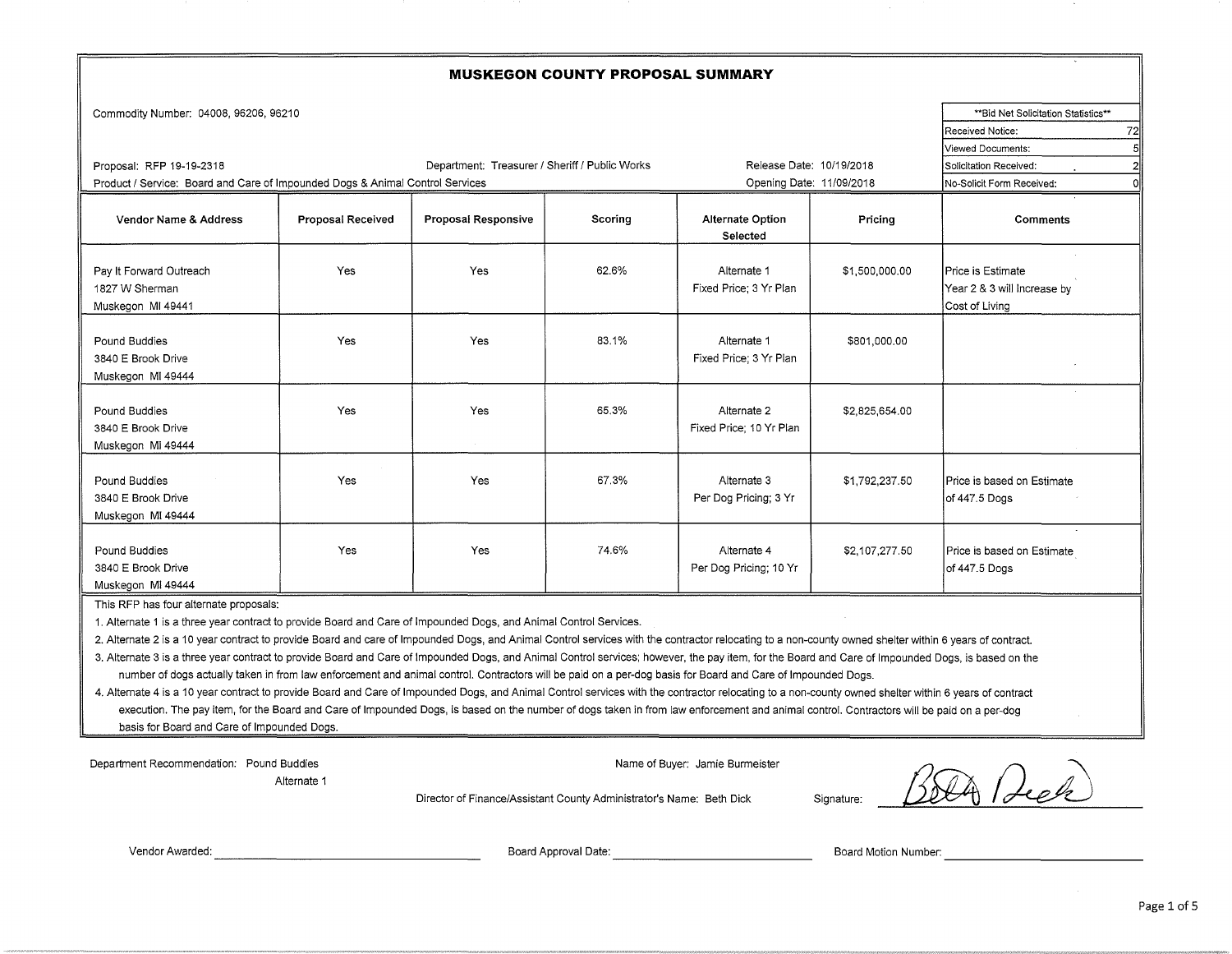|                                                                               | <b>MUSKEGON COUNTY PROPOSAL SUMMARY</b> |              |                                 |                           |                                                |                                                    |                |                          |                                          |  |  |  |
|-------------------------------------------------------------------------------|-----------------------------------------|--------------|---------------------------------|---------------------------|------------------------------------------------|----------------------------------------------------|----------------|--------------------------|------------------------------------------|--|--|--|
| Commodity Number: 04008, 96206, 96210                                         |                                         |              |                                 |                           |                                                |                                                    |                |                          | ** Bid Net Solicitation Statistics**     |  |  |  |
|                                                                               |                                         |              |                                 |                           |                                                |                                                    |                |                          | 72<br>Received Notice:                   |  |  |  |
|                                                                               |                                         |              |                                 |                           |                                                |                                                    |                |                          | 5<br>Viewed Documents:                   |  |  |  |
| Proposal: RFP 19-19-2318                                                      |                                         |              |                                 |                           | Department: Treasurer / Sheriff / Public Works |                                                    |                | Release Date: 10/19/2018 | Solicitation Received:<br>$\overline{2}$ |  |  |  |
| Product / Service: Board and Care of Impounded Dogs & Animal Control Services |                                         |              | οl<br>No-Solicit Form Received: |                           |                                                |                                                    |                |                          |                                          |  |  |  |
|                                                                               |                                         |              |                                 |                           |                                                |                                                    |                |                          |                                          |  |  |  |
|                                                                               |                                         | Year 1       |                                 | Year 2                    |                                                | Alternate 1 Pricing: 3 Year, Fixed Price<br>Year 3 |                |                          |                                          |  |  |  |
| Vendor Name & Address                                                         | Care of                                 | Animal       | Care of                         | Animal                    | Care of                                        | Animal                                             | Total 3-Year   | <b>Annual Percentage</b> |                                          |  |  |  |
|                                                                               | Dogs                                    | Control      | Dogs                            | Control                   | Dogs                                           | Control                                            | Agreement      | Increase for yrs 4 & 5   |                                          |  |  |  |
| Pay It Forward Outreach<br>1827 W Sherman<br>Muskegon MI 49441                | \$400,000.00                            | \$100,000.00 | Increase by Cost of Living      | \$400,000.00 \$100,000.00 | Increase by Cost of Living                     | \$400,000.00 \$100,000.00                          | \$1,500,000.00 | Cost of Living           | Increase Each Year by<br>Cost of Living  |  |  |  |
| Pound Buddies<br>3840 E Brook Drive<br>Muskegon MI 49444                      | \$235,000.00                            | \$32,000.00  | \$235,000.00                    | \$32,000.00               | \$235,000.00                                   | \$32,000.00                                        | \$801,000.00   | 2.00%                    |                                          |  |  |  |
|                                                                               |                                         |              |                                 |                           |                                                |                                                    |                |                          |                                          |  |  |  |
|                                                                               |                                         |              |                                 |                           |                                                |                                                    |                |                          |                                          |  |  |  |
|                                                                               |                                         |              |                                 |                           |                                                |                                                    |                |                          |                                          |  |  |  |
|                                                                               |                                         |              |                                 |                           |                                                |                                                    |                |                          |                                          |  |  |  |
|                                                                               |                                         |              |                                 |                           |                                                |                                                    |                |                          |                                          |  |  |  |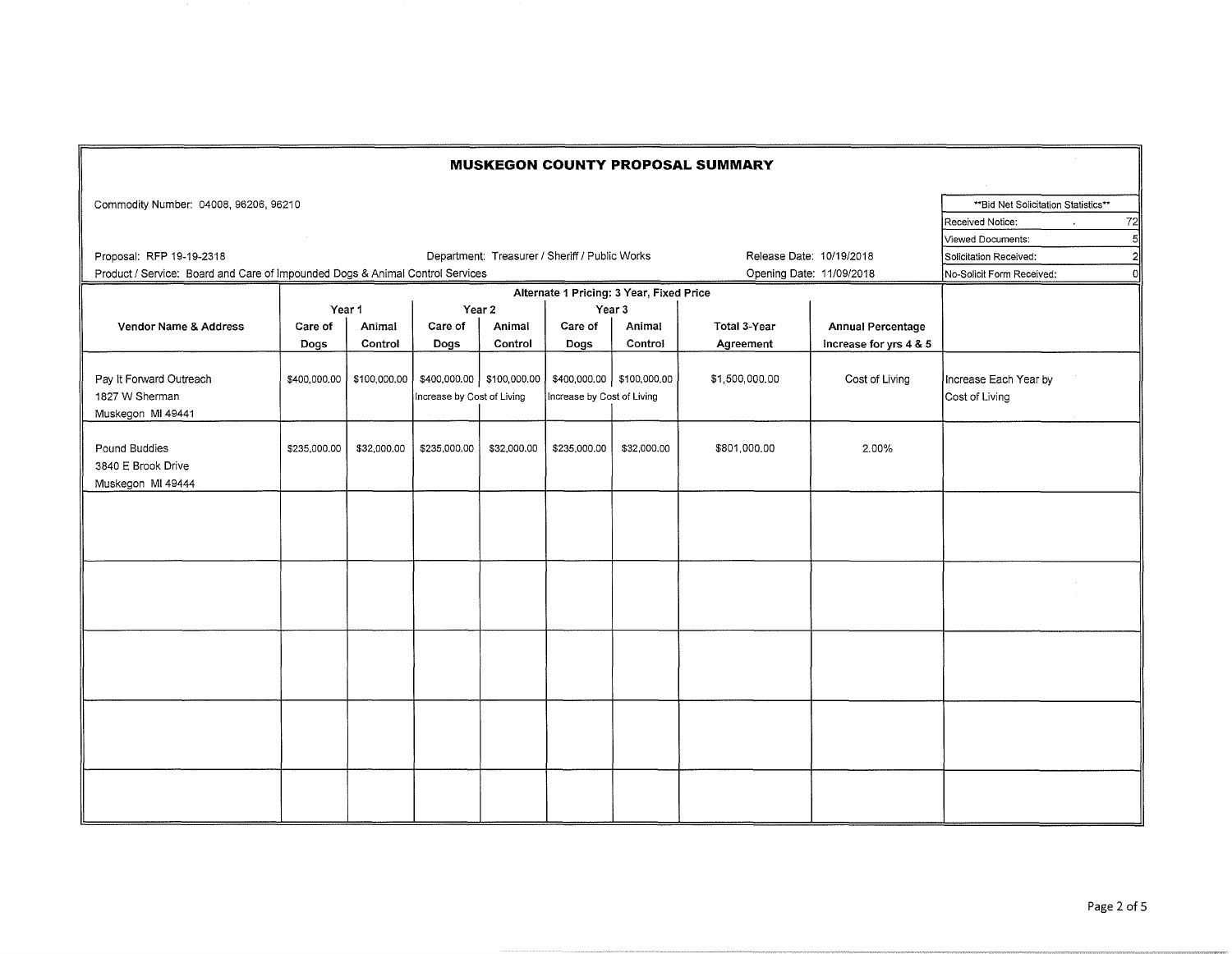|                                                                               |              |             |                                                |             | <b>MUSKEGON COUNTY PROPOSAL SUMMARY</b> |             |                                           |                          |               |                |                           |                                     |    |
|-------------------------------------------------------------------------------|--------------|-------------|------------------------------------------------|-------------|-----------------------------------------|-------------|-------------------------------------------|--------------------------|---------------|----------------|---------------------------|-------------------------------------|----|
| Commodity Number: 04008, 96206, 96210                                         |              |             |                                                |             |                                         |             |                                           |                          |               |                |                           | **Bid Net Solicitation Statistics** |    |
|                                                                               |              |             |                                                |             |                                         |             | Received Notice:                          |                          |               |                |                           |                                     | 72 |
|                                                                               |              |             |                                                |             |                                         |             |                                           | Viewed Documents:        |               | 5              |                           |                                     |    |
| Proposal: RFP 19-19-2318                                                      |              |             | Department: Treasurer / Sheriff / Public Works |             | Release Date: 10/19/2018                |             |                                           | Solicitation Received:   | $\mathcal{P}$ |                |                           |                                     |    |
| Product / Service: Board and Care of Impounded Dogs & Animal Control Services |              |             |                                                |             |                                         |             |                                           | Opening Date: 11/09/2018 |               |                | No-Solicit Form Received: | $\Omega$                            |    |
| Alternate 2 Pricing: 10 Year, Fixed Price                                     |              |             |                                                |             |                                         |             |                                           |                          |               |                |                           |                                     |    |
|                                                                               | Year 1       |             | Year 2                                         |             | Year 3                                  |             | Year 4                                    |                          | Year 5        |                | Year <sub>6</sub>         |                                     |    |
| Vendor Name & Address                                                         | Care of      | Animal      | Care of                                        | Animal      | Care of                                 | Animal      | Care of                                   | Animal                   | Care of       | Animal         | Care of                   | Animal                              |    |
|                                                                               | Dogs         | Control     | Dogs                                           | Control     | Dogs                                    | Control     | Dogs                                      | Control                  | Dogs          | Control        | Dogs                      | Control                             |    |
| Pay It Forward Outreach<br>1827 W Sherman<br>Muskegon MI 49441                | No Bid       | No Bid      | No Bid                                         | No Bid      | No Bid                                  | No Bid      | No Bid                                    | No Bid                   | No Bid        | No Bid         | No Bid                    | No Bid                              |    |
| Pound Buddies<br>3840 E Brook Drive<br>Muskegon MI 49444                      | \$235,000.00 | \$32,000.00 | \$235,000.00                                   | \$32,000.00 | \$235,000.00                            | \$32,000.00 | \$239,700.00                              | \$32,640.00              | \$244,494.00  | \$33,293.00    | \$249,384.00              | \$33,959.00                         |    |
|                                                                               |              |             |                                                |             |                                         |             |                                           |                          |               |                |                           |                                     |    |
|                                                                               |              |             |                                                |             |                                         |             |                                           |                          |               |                |                           |                                     |    |
|                                                                               |              |             |                                                |             |                                         |             | Alternate 2 Pricing: 10 Year, Fixed Price |                          |               |                |                           |                                     |    |
|                                                                               | Year 7       |             | Year <sub>8</sub>                              |             | Year 9                                  |             | Year 10                                   |                          |               |                |                           |                                     |    |
| Vendor Name & Address                                                         | Care of      | Animal      | Care of                                        | Animal      | Care of                                 | Animal      | Care of                                   | Animal                   |               | Total 10-Year  |                           | <b>Annual Percentage</b>            |    |
|                                                                               | Dogs         | Control     | Dogs                                           | Control     | Dogs                                    | Control     | Dogs                                      | Control                  |               | Agreement      |                           | Increase for yrs 11 & 12            |    |
| Pay It Forward Outreach<br>1827 W Sherman<br>Muskegon MI 49441                | No Bid       | No Bid      | No Bid                                         | No Bid      | No Bid                                  | No Bid      | No Bid                                    | No Bid                   | No Bid        |                | No Bid                    |                                     |    |
| Pound Buddies<br>3840 E Brook Drive<br>Muskegon MI 49444                      | \$254,372.00 | \$34,638.00 | \$259,459.00                                   | \$35,331.00 | \$264,648.00                            | \$36,037.00 | \$269,941.00                              | \$36,758.00              |               | \$2,825,654.00 |                           |                                     |    |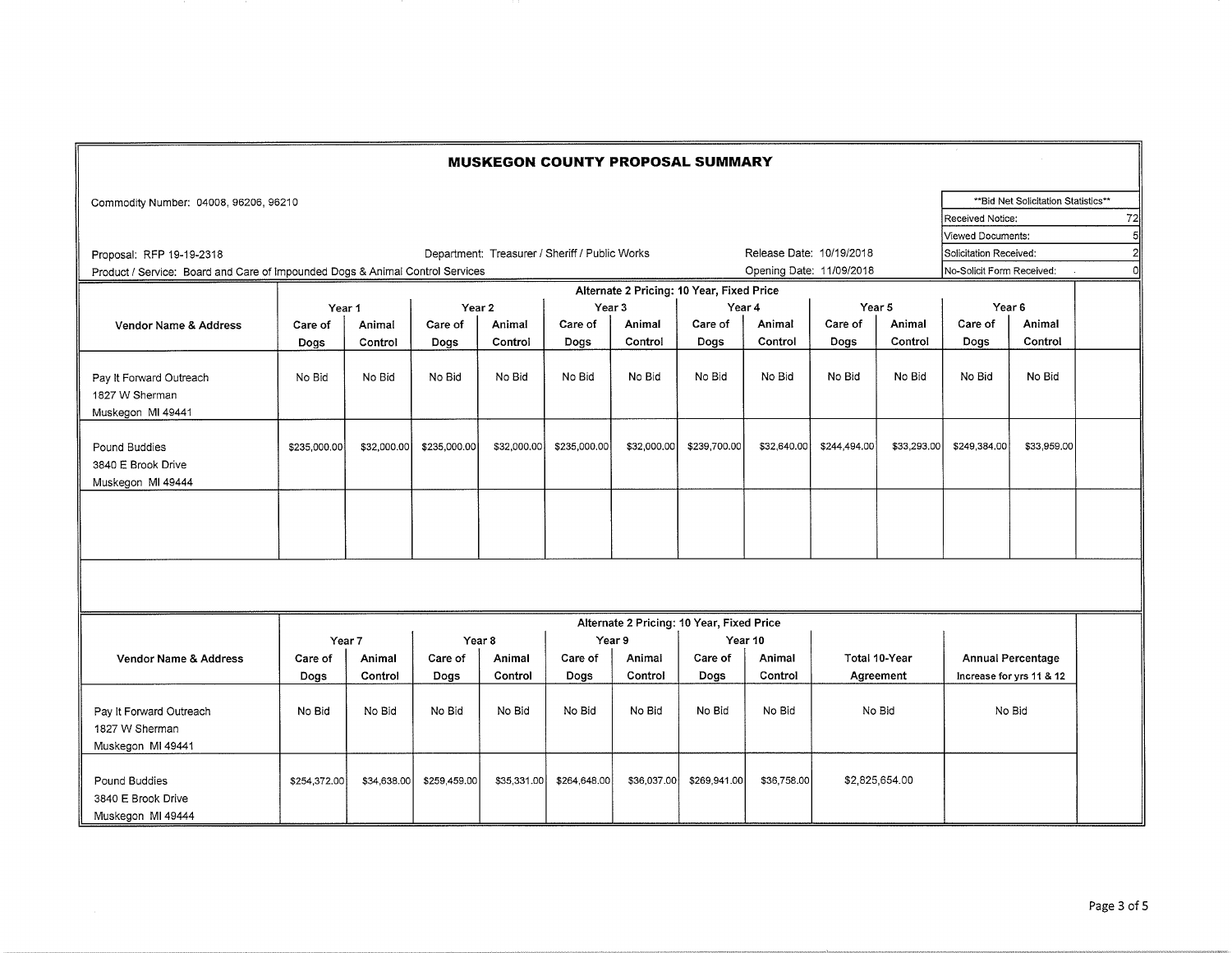|                                                                               |          |         |          |         |                                                |                                                      | <b>MUSKEGON COUNTY PROPOSAL SUMMARY</b> |                          |                                                                   |
|-------------------------------------------------------------------------------|----------|---------|----------|---------|------------------------------------------------|------------------------------------------------------|-----------------------------------------|--------------------------|-------------------------------------------------------------------|
| Commodity Number: 04008, 96206, 96210                                         |          |         |          |         |                                                |                                                      |                                         |                          | ** Bid Net Solicitation Statistics**                              |
|                                                                               |          |         |          |         |                                                |                                                      |                                         |                          | 72<br>Received Notice:                                            |
|                                                                               |          |         |          |         |                                                |                                                      |                                         |                          | 5 <sup>1</sup><br>Viewed Documents:                               |
| Proposal: RFP 19-19-2318                                                      |          |         |          |         | Department: Treasurer / Sheriff / Public Works |                                                      |                                         | Release Date: 10/19/2018 | Solicitation Received:<br>2 <sup>1</sup>                          |
| Product / Service: Board and Care of Impounded Dogs & Animal Control Services |          |         |          |         |                                                |                                                      |                                         | Opening Date: 11/09/2018 | οl<br>No-Solicit Form Received:                                   |
|                                                                               |          |         |          |         |                                                |                                                      |                                         |                          |                                                                   |
|                                                                               |          | Year 1  |          | Year 2  |                                                | Alternate 3 Pricing: 3 Year, Price per Dog<br>Year 3 |                                         |                          |                                                                   |
| Vendor Name & Address                                                         | Care of  | Animal  | Care of  | Animal  | Care of<br>Animal                              |                                                      | Total 3-Year                            | <b>Annual Percentage</b> |                                                                   |
|                                                                               | Dogs     | Control | Dogs     | Control | Dogs                                           | Control                                              | Agreement                               | Increase for yrs 4 & 5   |                                                                   |
| Pay It Forward Outreach<br>1827 W Sherman<br>Muskegon MI 49441                | No Bid   | No Bid  | No Bid   | No Bid  | No Bid                                         | No Bid                                               | No Bid                                  | No Bid                   |                                                                   |
| Pound Buddies<br>3840 E Brook Drive<br>Muskegon MI 49444                      | \$392.00 | \$53.00 | \$392.00 | \$53.00 | \$392.00                                       | \$53.00                                              | \$1,335.00                              | 2.00%                    | Total Est. Cost: \$1,792,237.50<br>based on an est. of 447.5 dogs |
|                                                                               |          |         |          |         |                                                |                                                      |                                         |                          |                                                                   |
|                                                                               |          |         |          |         |                                                |                                                      |                                         |                          |                                                                   |
|                                                                               |          |         |          |         |                                                |                                                      |                                         |                          |                                                                   |
|                                                                               |          |         |          |         |                                                |                                                      |                                         |                          |                                                                   |
|                                                                               |          |         |          |         |                                                |                                                      |                                         |                          |                                                                   |